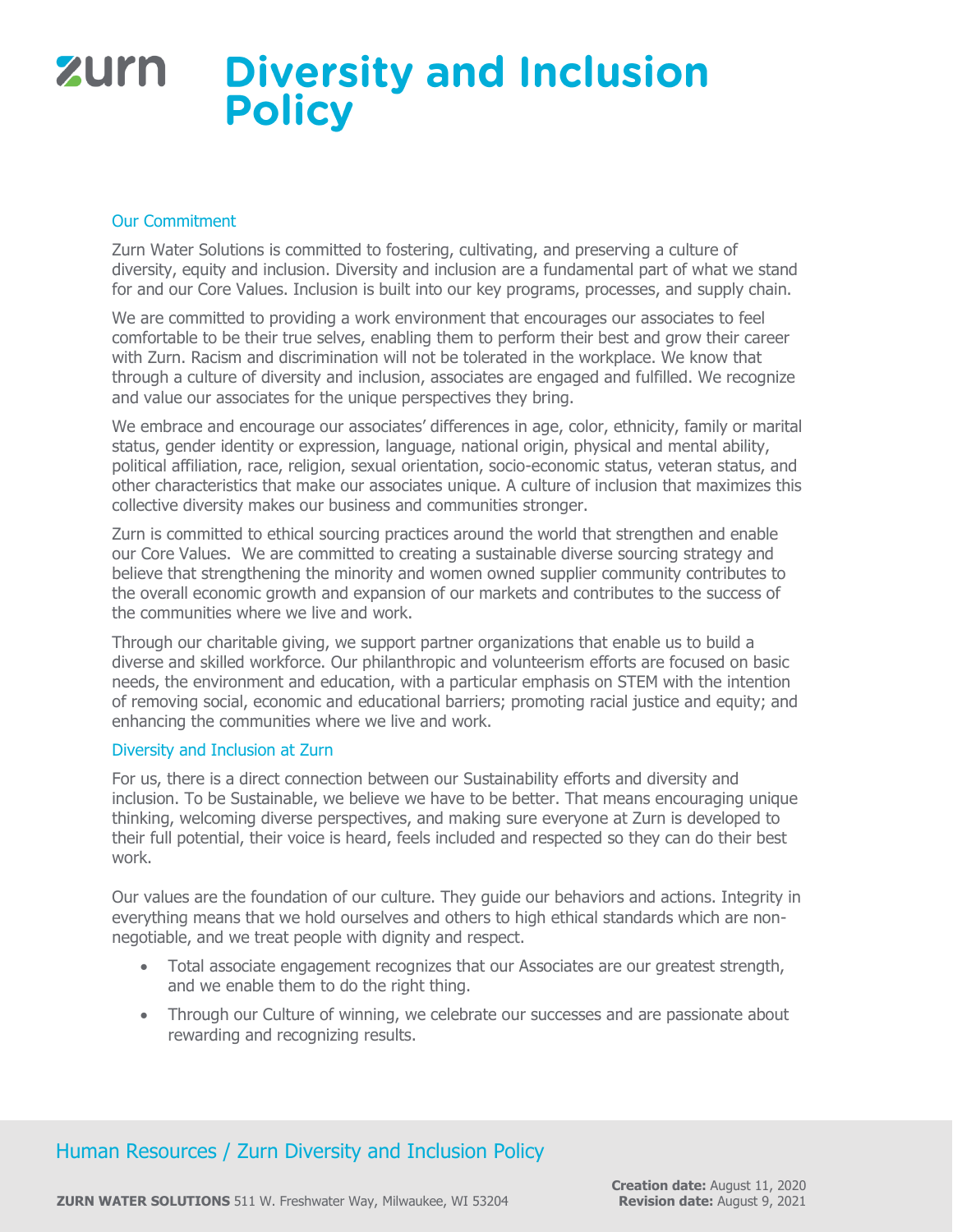



We recruit and develop associates based on their individual talents and performance. We have zero tolerance for discrimination or harassment based on age, race, religious beliefs, ethnicity, gender identity or expression, sexual orientation, disability, experience, national origin, style and cultural background.

We are committed to prioritizing recruiting and retaining diverse talent both within our industry and throughout our company. Prioritizing diversity and inclusion helps Zurn attract and keep the most talented people, and makes this a fun, inspiring and respectful place to work.

#### A Business Imperative

As a global organization, we recognize our customers are diverse and we believe that a focus on diversity in our workforce will enable us to better understand the needs of our customers. We also know that diversity of thought delivers better decision-making and more innovative value-creating ideas.

An inclusive workplace is just as critical as having a diverse workforce because it enables individuals to feel empowered to share their unique perspectives and ideas. We also know that inclusive workplaces have higher engagement, productivity, and retention rates.

### Our Diversity and Inclusion Strategy

Building on a solid foundation of our Core Values, our diversity and inclusion strategy outlines how we will integrate these principles into our workforce, workplace, marketplace, and communities to achieve our goals.

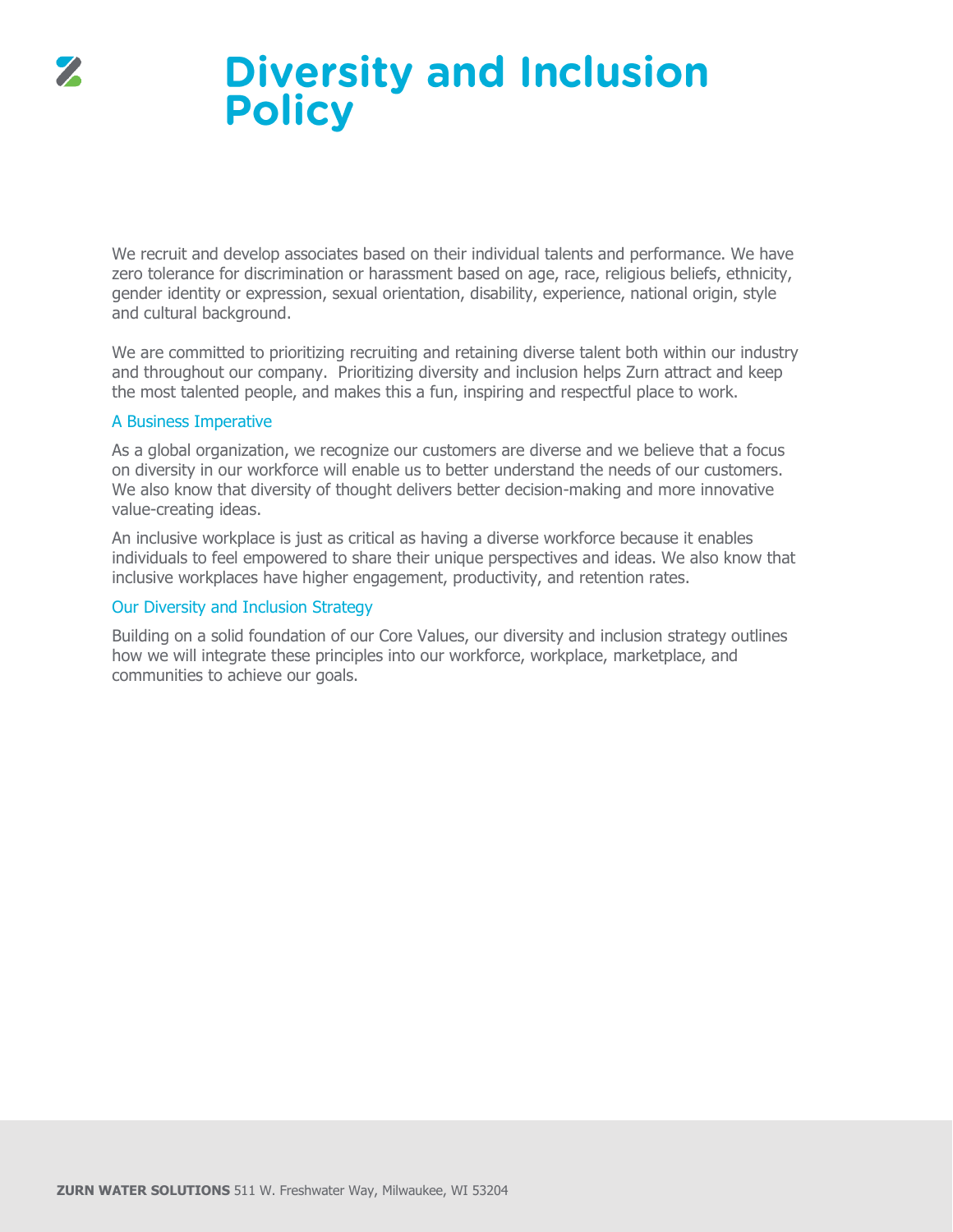

## **Diversity and Inclusion Policy**

Zurn Water Solutions is committed to providing a work environment that encourages each associate to feel comfortable to be their true self, enabling them to perform their best and grow their career with Zurn. We are committed to developing a culture of diversity and inclusion where our associates are engaged and fulfilled. Together, it is this collective diversity that makes our business and communities stronger.



#### Customer First · Integrity · Continuous Improvement · Total Associate Engagement · Culture of Winning

#### Expectations of Every Zurn Associate

Without exception every individual, at every level in our company, has a responsibility to treat others with dignity and respect at all times. All associates are expected to exhibit conduct that reflects inclusion during work, at work functions on or off the work site, and at all other company-sponsored and participative events.

This Diversity and Inclusion Policy applies to all Zurn associates (full-time, part-time and temporary).

Any associate found to have exhibited any inappropriate conduct or behavior in violation of this policy may be subject to disciplinary action.

#### Employee Resource Groups

Zurn Water Solutions recognizes the business value of, and supports, associates with common interests who wish to formalize their professional relationship by creating an Employee Resource Group (ERG).

ERGs are voluntary, company-endorsed associate-led groups dedicated to fostering a diverse and inclusive work environment within the context of Zurn's Core Values, business strategy and objectives.